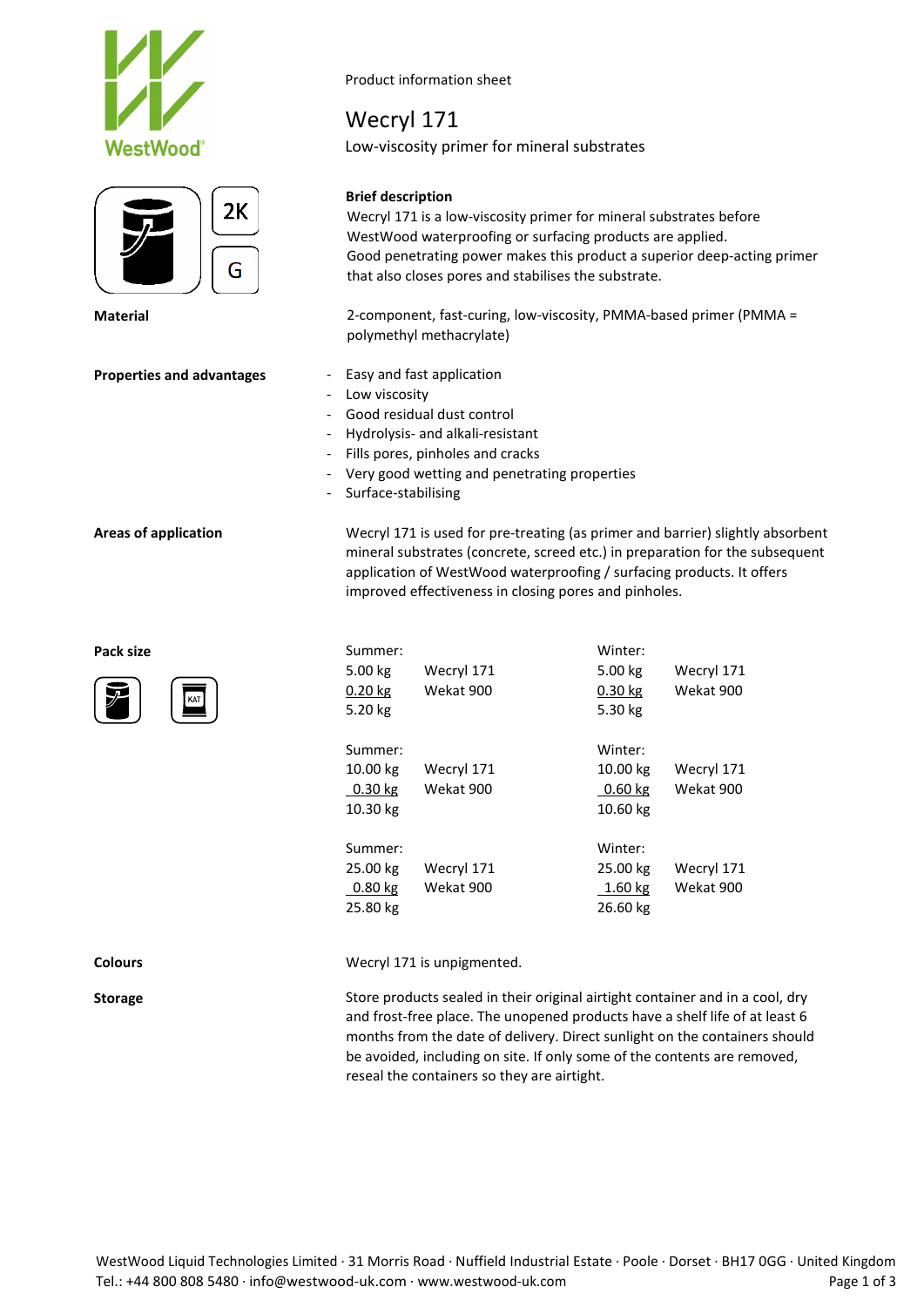

#### **Application conditions Temperatures**



Product information sheet

# Wecryl 171

Low-viscosity primer for mineral substrates

The product can be applied within the following temperature ranges:

| Product    | Temperature range, in °C |                |               |  |  |  |  |  |
|------------|--------------------------|----------------|---------------|--|--|--|--|--|
|            | Air                      | Substrate*     | Material      |  |  |  |  |  |
| Wecryl 171 | $+5$ to $+35$            | $+3$ to $+40*$ | $+3$ to $+30$ |  |  |  |  |  |

\* The substrate temperature must be at least 3 °C above the dew point during application and curing.

#### **Humidity and moisture**

The relative humidity must be  $\leq$  90 %.

The surface to be coated must be dry. We recommend drying the substrate with a flame stripper (arc width up to 1.50 m). Wecryl 171 must be applied as soon as the substrate has cooled.

The surface must be protected from moisture until the coating has hardened. Substrates, e.g. young concrete, containing residual moisture can be coated provided they have developed sufficient strength and the substrate is properly prepared. Please refer to the appropriate application guide for information about correct surface preparation.

### **Reaction times and required amounts of catalyst**

**Consumption** rates

**Technical data** 

|                      | Wecryl 171 (at 20 °C, 3 % Wekat 900) |  |  |  |  |  |  |
|----------------------|--------------------------------------|--|--|--|--|--|--|
| Pot life             | approx. 15 min                       |  |  |  |  |  |  |
| Rainproof            | approx. 30 min                       |  |  |  |  |  |  |
| Walkable/overlayable | approx. 45 min                       |  |  |  |  |  |  |
| <b>Fully cured</b>   | approx. 2 h                          |  |  |  |  |  |  |

Higher temperatures or greater proportions of catalyst will reduce reaction times, while lower temperatures and smaller proportions of catalyst will increase reaction times.

The following table indicates the recommended amount of catalyst required to adjust the curing reaction to the temperature.

| Product                                           | Substrate temperature in °C; required amounts of catalyst in % w/w (guide) |    |    |   |    |    |                                                                                           |                 |    |    |    |    |    |  |
|---------------------------------------------------|----------------------------------------------------------------------------|----|----|---|----|----|-------------------------------------------------------------------------------------------|-----------------|----|----|----|----|----|--|
|                                                   | $-10$                                                                      | -5 | +3 | 5 | 10 | 15 | 20                                                                                        | 25              | 30 | 35 | 40 | 45 | 50 |  |
| Wecryl                                            |                                                                            |    |    |   |    |    |                                                                                           |                 |    |    |    |    |    |  |
| 171                                               |                                                                            |    |    |   |    |    |                                                                                           |                 |    |    |    |    |    |  |
| <b>Substrate</b><br>Smooth<br>Fine-sandy<br>Rough |                                                                            |    |    |   |    |    | Consumption<br>0.50 kg/m <sup>2</sup><br>0.80 kg/m <sup>2</sup><br>1.00 kg/m <sup>2</sup> |                 |    |    |    |    |    |  |
| Density:                                          |                                                                            |    |    |   |    |    |                                                                                           | 1.05 $g/cm^{3}$ |    |    |    |    |    |  |